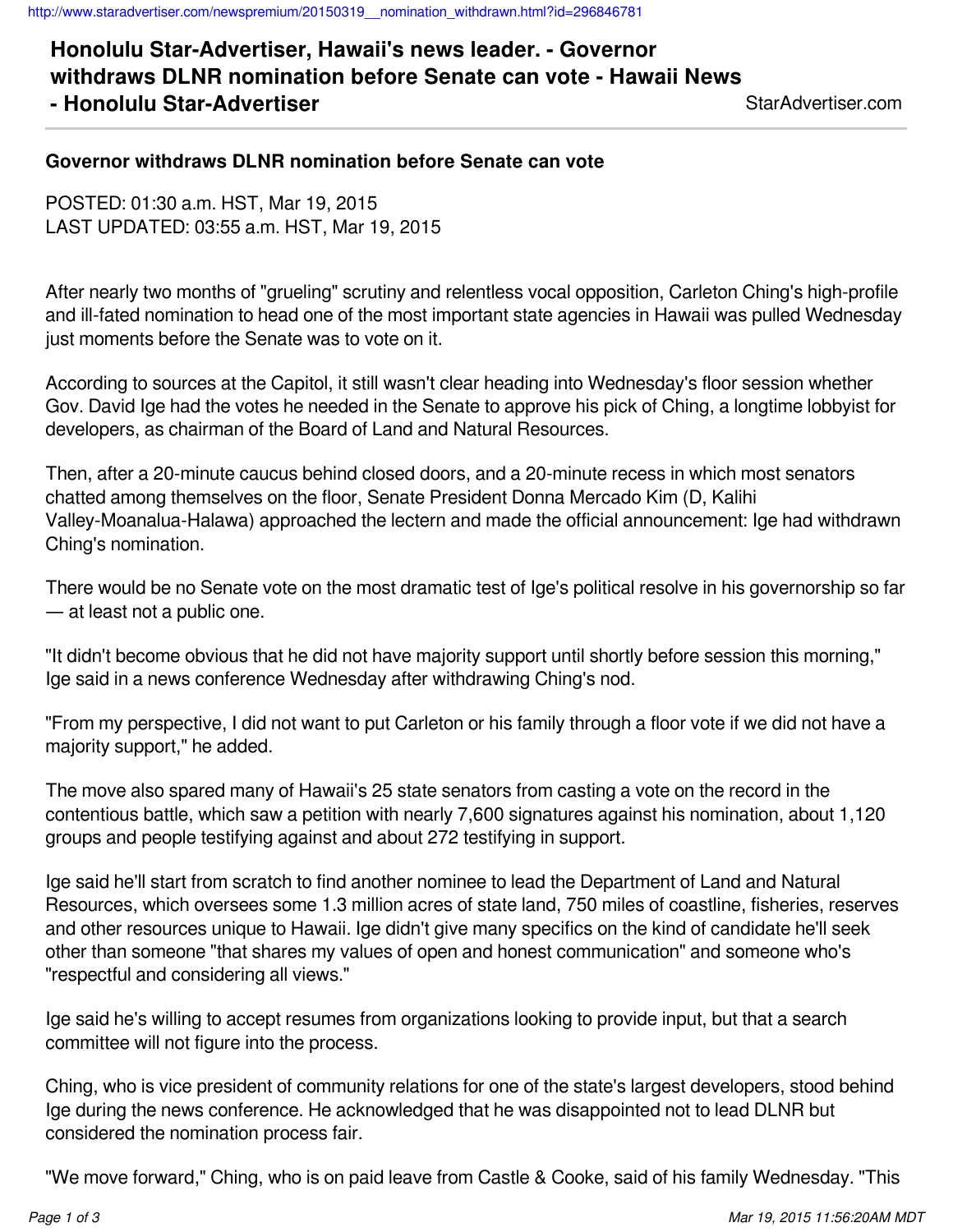is not a setback for me. I believe I'm better for it."

Ching said that he has the option to return to the company but that he also "may have another option to do something else."

Throughout the nomination process, opponents have expressed that Ching, who also served on the boards of the Building Industry Association and developer-advocacy Land Use Research Foundation, could put his skills to better use at an agency other than DLNR.

On Wednesday, Ige said they had not yet explored the idea and that most of his administration department head positions had already been filled. However, Ige was willing to consider looking for another role for Ching in his administration. The Senate has a deadline of April 6 for appointments to be considered this session.

Ching, meanwhile, said he would leave it up to Ige. Ching added that "frankly" he would not want to "have to go through this process again."

Ige insisted throughout the nomination process that Ching's managerial skills and integrity made him the best candidate to lead DLNR. Ching, Ige said, offered a fresh perspective to the agency coming from outside state government.

But opponents and some senators worried that Ching's longtime role as a lobbyist for developers would put him at odds with DLNR's mission.

Members of the Senate Water and Land Committee voted 5-2 last week against Ching's nomination after several of them, including committee Chairwoman and former DLNR head Sen. Laura Thielen (D, Hawaii Kai-Waimanalo-Kailua), said they felt that Ching lacked sufficient experience and did not fully grasp DLNR issues and responsibilities. Thielen was further taken aback when Ching said he wasn't aware of LURF efforts to lobby against safeguards that protect public beach access while he was on the foundation's board.

In a scathing report released this week, the committee asserted that Ching failed "to provide any clear vision for the DLNR beyond complying with the law and following the mission, lead(ing) us to conclude he does not have the requisite qualifications for the job."

To a certain extent, the withdrawal of Ching's nomination ahead of a Senate vote demonstrated the sway that environmental and conservation interests maintain in Hawaii politics. Many of the groups that supported Ching's pick were tied to construction trade and business-oriented pursuits, while those opposing were generally environmental advocates and conservation-oriented.

"This was an extremely grueling process" for everyone involved, Marti Town-send, executive director of the Outdoor Circle, said in the Capitol courtyard after the Senate session.

"We recognize that (Ige) has the best interests for Hawaii at heart," and the group and its allies looks forward to working with the governor on a more amenable nominee going forward, Townsend said.

"It was the pono thing to do. It respected the views of many people," said Pauline MacNeil, a concerned resident who attended Wednesday to oppose the Ching nomination. "You need somebody with experience" and during the hearings on Ching's nomination he didn't come across as someone with depth on the issues, MacNeil said.